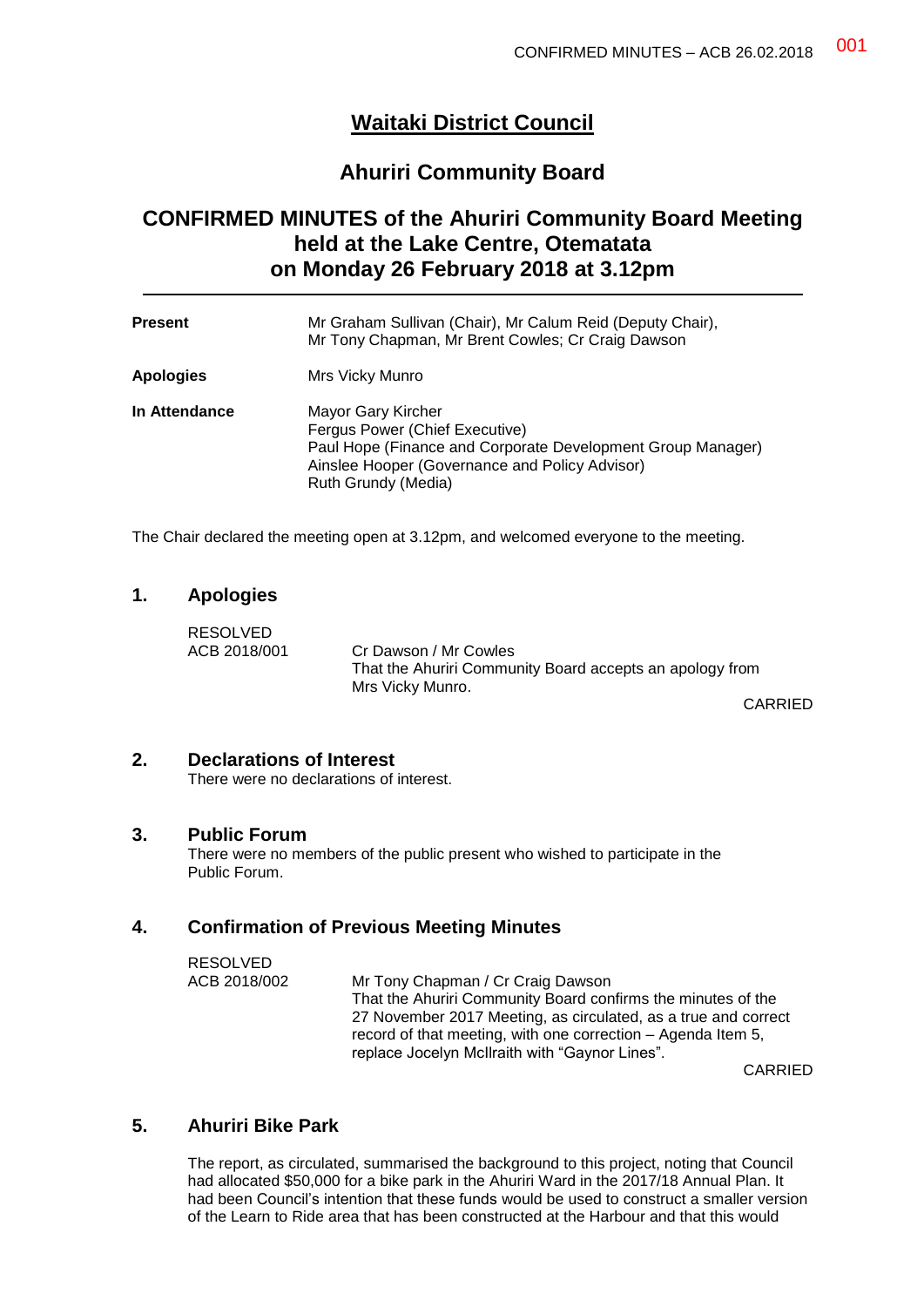form part of a larger project where the local community would raise funds for additional play opportunities. A preferred site had been identified (concept plan attached to the report), and the Waitaki Valley Community Society nominated as the local community group to take responsibility for fundraising.

The estimated budget for the attached concept is \$90,000, of which Council's \$50,000 would be allocated towards the sealed track. The community is currently discussing some skate features in addition to the proposed concept.

Following discussion on aspects of the project, it was suggested that the \$50,000 be used as base funding for the BMX track and the "stop, go" learn to ride bike park components, with other funding to be sourced for any additional features. The Mayor concurred with this approach, and said he had talked to other potential funding sources.

**ACTION POINT: Mayor to email a list of other potential funding organisations that could be approached. [completed]**

It was AGREED that Calum Reid would organise another meeting with the Recreation team in Oamaru, and together they would come up with a concept plan that could be put out to tender.

```
RESOLVED<br>ACB 2018/003
            Mr Calum Reid / Cr Craig Dawson
            The Ahuriri Community Board recommends:
            That Council delegates expenditure of the $50,000 Ahuriri Bike 
            Park budget to the Ahuriri Community Board to construct a "learn 
            to ride" bike park in Kurow consistent with the concept plan in 
            Attachment Two.
```
CARRIED

#### **6. Building Consents Issued in Ahuriri Ward for the month of October 2017**

The report, as circulated, provided the Ahuriri Community Board with a list of building consents issued in Ahuriri Ward for the months of December 2017 and January 2018.

RESOLVED ACB 2018/004 Cr Craig Dawson / Mr Brent Cowles That the Ahuriri Community Board receives the information.

CARRIED

#### **7. Assets Update**

The memorandum, as circulated, updated the Ahuriri Community Board on issues, operations and projects managed by the Assets Group occurring within the Ahuriri Ward since the last Board meeting on 27 November 2017.

Discussion focused on picnic tables, foothpaths, tables for Omarama, the road behind the garage in Kurow; the Omarama Dump Station, and the water supply in Otematata.

RESOLVED ACB 2018/005 Mr Brent Cowles / Mr Calum Reid That the Ahuriri Community Board receives and notes the information.

CARRIED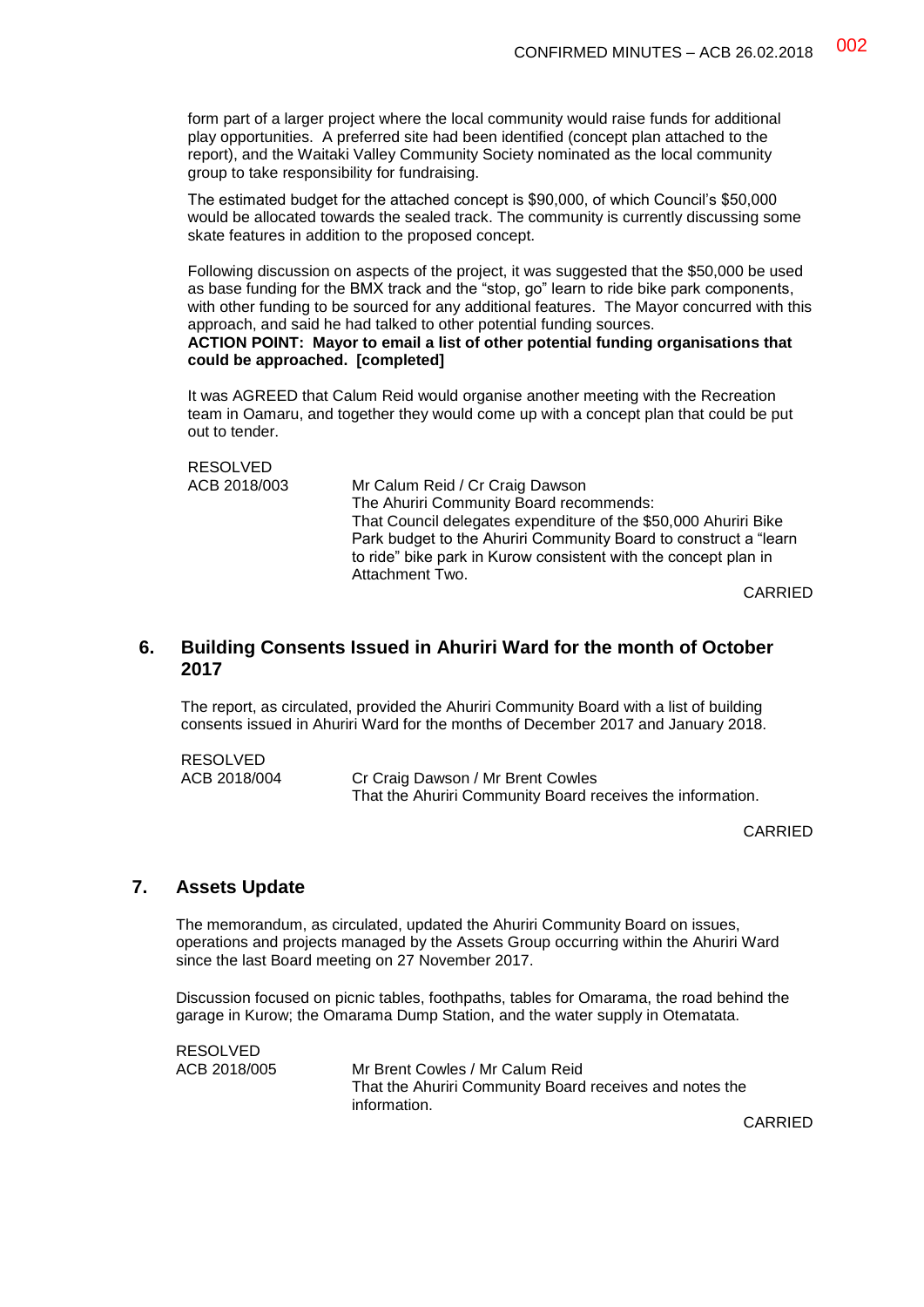### **8. Recreation Update**

The memorandum, as circulated, updated the Ahuriri Community Board on routine work, maintenance issues and progress on minor projects from 16 November 2017 to 13 February 2018.

Board members were pleased to learn of the positive feedback to the new swimming areas at Parsons Rock and Sailors Cutting. After brief discussion on the watering of reserves, it was suggested that the Board raise this issue during its upcoming Community Visioning workshops and/or include it in an LTP submission – specifically, does the community want to have all the reserves watered, or only the used ones?

RESOLVED<br>ACB 2018/006 Cr Craig Dawson / Mr Brent Cowles That the Ahuriri Community Board receives and notes the information.

CARRIED

#### **9. Elected Members' and Executive Management's Information Report**

The report, as circulated, presented collated updates from Elected Members of the Ahuriri Community Board and of Council, and from Executive Management, in order to share information about matters and events that have occurred since the previous Board meeting. Part I included the Chairperson's report, and reports from Board members Vicky Munro, Calum Reid and Tony Chapman. Community Councillor Craig Dawson presented his report verbally at the meeting. Part II included the Mayor's and Chief Executive's Reports to the 13 February 2018 Council Meeting; and the Health and Safety Update to the Finance, Audit and Risk Committee Meeting on 13 February 2018.

All reports were taken as read. There was general discussion on the following topics:

- The growth in tourism in the area had been phenomenal. The good weather had helped, but it was local interests like the Alps 2 Ocean trail and local events that were driving real growth beyond the weather dependency. The Mayor congratulated the Board and other community leaders for this result; it was all about creating critical mass, and continuing to build on it.
- Adventure motorbikes were a big growth area; some groups had come back five times already in one season; the Burt Munro rally had grown from 2000 to 5000 bikes this year.
- It was suggested that Tourism Waitaki could be asked to do some publicity around these success stories. ACTION: Board members
- Extending the night sky events into Ohau, and the UNESCO Global Geopark project – these could both bring more visitors into the area if they were to come to fruition. Visiting film crews were another potential growth area.
- The key problem issue with all this growth potential was a lack of accommodation.
- Six new cabins at the Top 10 campground in Omarama had been approved by Council at its 13 February meeting.
- Board members were encouraged to make a submission on Council's Long Term Plan when the draft went out for public consultation at the end of March.

| <b>RESOLVED</b><br>ACB 2018/007 | Cr Craig Dawson / Mr Tony Chapman<br>That the Ahuriri Community Board receives the information, and<br>the reports be taken as read. |
|---------------------------------|--------------------------------------------------------------------------------------------------------------------------------------|
|                                 | <b>CARRIED</b>                                                                                                                       |
| <b>RESOLVED</b><br>ACB 2018/008 | Mr Calum Reid / Cr Craig Dawson<br>That the Health and Safety Report be received and noted.                                          |